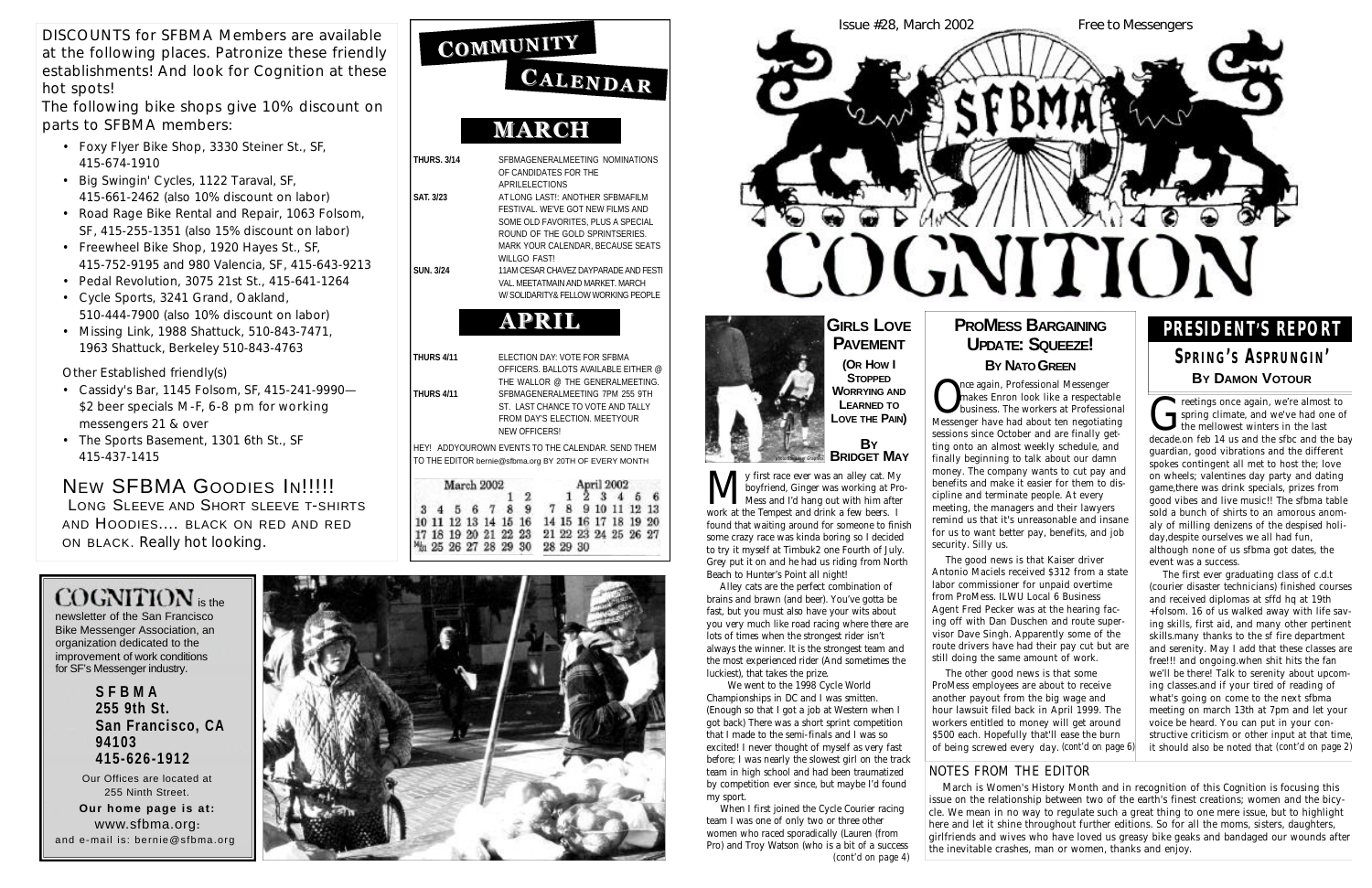

# SFBMA MINUTES **@**

### **PRESIDENT'S REPORT** CONT'D

**President:** Damon Votour **Executive Director/Editor: Bernie Corace Secretary:** Howard Williams **Treasurer:** M. "Rak" Affonso **Copy Editor: C. Nellie Nelson Layout:** Donny Don Don **Masthead Logo:** Louie Seastres

#### **ESTABLISHED 1990**

The San Francisco Bike Messenger Association was first started as a humorous, yet-in-yer-face, answer to the AMCS; if the owners could have a club, so could we.

#### **WHO WE ARE**

We are you, if you are a current or former employee of the SF messenger industry. This includes walker, bicycle, moped, motorcycle, and driver messengers, as well as order-takers and dispatchers.

#### **WHAT WE WANT**

We want what is well overdue: appropriate compensation for our efforts. This includes a livable wage, health insurance, sick pay, vacation pay, pension plan, equipment compensation, etc. You know, normal workers' rights.

We will get it by becoming one unified force,and standing up to the entire industry with our demands. In the past, we have proven that we can stick together to help each other out by holding countless benefits, hosting the best Cycle Messenger World Championships of all time, coming together to pay tribute to fallen comrades, holding toy drives for needy kids,the annual Russian River Ride and even things as simple as creating our own underground social scene each and every day of the week. Now that we have a working agreement with the most powerful union in the Bay Area, the International Longshore and Warehouse Union, we have the experienced backing to stand up in our industry and achieve our goals.

#### **HOW WE WILL GET IT**

**I HAVE HAD A T H O U S A N D D R E A M S, WHERE A THOUSAND BLADES SLICED MY HIDE, WHILE YOU WERE JUST OUT OF REACH A N D A L L T H E D A R K N E S S S U C K S M E A W AY B E F O R E I K N O W YO U'R E S A F E AND I'VE AWAKENED ON A THOUSAND MORNINGS WITH A THOUSAND QUESTIONS BUZZING LIKE WASPS IN MY SKULL I'VE RECEIVED A THOUSAND CORRUPT TRANSMISSIONS, IMPOLITE SIGNALS BEAMED INTO MY BRAIN LIKE ADS**  $C$  OULD YOU HOLD MY HAND JUST TO CONVINCE ME I'M REALLY HERE? **I HAVE STARED INTO A THOUSAND EYES WAITING FOR A THOUSAND LIES, NOT REALLY CARING OR LISTENING TO THE PRATTLE ---WALK AWAY WITH ME, BUT KNOW I A L R E A DY K N O W YO U'L L P R O B A B LY T U R N B A C K ˆ IT'S** OK **I HAVE SCREAMED 4 THOUSAND** 

**SILENT YELLS, STOPPED A THOUSAND PAINFUL WAILS, NEVER HAVE LET THEM KNOW THEY'VE ALREADY WON. NEVER KNEW I WAS BARELY KEEPIN. THE CORPSE UPRIGHT.** 

**JOEL (HILLBILLY) BOSTIC 31, THE DIRTY-ONE** 

#### **WHAT YOU CAN DO**

**H** happy spring!<br>You may or may<br>not know that March i **ey everybody, happy spring! not know that March i s National Women's Month, so happy women's month too. I was asked to write about us female mes-**

Volunteer for the SFBMA. You can leave a recording that 415-626-1912. Dues are \$5 each month/or \$50 a year and may be paid to Damon, Rak, Howard and Bernie.

Attend as many events as you can without becoming obnoxious as starlings.

sengers for this issue of Cognition. I was excited to **do this, but then I thought about it, and I realized how difficult this would be. I was thinking, I'm a girl, I'm a messenger, why is this so hard? There are far fewer women than men out there, I'm sure you'd all agree, but I can't say that being a a girl make s my job any easier or harder.** 

### **(UNTITLED)**

**I talked to a lot of my girl friends in the community and they all agreed. Perhaps initially the girl/boy ratio is intimidating, it was for me anyhow, but it becomes apparent rather quickly that everyone is welcoming and supportive, the guys especially. So even though the messenger world is a boy's club, what it comes down to is we all work hard as hell and we all love to ride our bikes, regardless of our gender.**

**That said, I'd still like to share something food** related for *Cognition's* "What's Cooking" column, **so here's a recipe for amazing vegan peanut butter cups....** 

#### **WHAT YOU SHOULD DO:**

**Melt the margarine in a small saucepan, once melted, add the peanut butter, the graham crumbs and the sweetener and mix until it's all smooth.** 

**Spoon evenly into muffin cups that are lined w/ papers.** 

**Place the muffin pan in the fridge for about 30 minutes and clean the saucepan or watch a bad sitcom or whatever your pleasure.** 

**In a small saucepan, melt the chocolate chips w/ the soy or rice milk and once melted, spoon over the somewhat cooled peanut butter concoction.** 

**Put it all in the fridge for at least 6-8 hours, the longer the better, and enjoy!**  7

**What's Cookin' ?**



at this next meeting is the nominations for the next officers of the sfbma, meaning president, executive director, secretary,and treasurer. Yes, rak, bernie. howard, and myself won't be around to run the day by day tasks which keeps it all going.if you feel that you can contribute at one of these roles please run at the election or nominate someone who you think has what it takes. I am going to to do.on the labor front speedway and run again, after a lot of thought and a couple of sleepless nights I came to the

conclusion that I'm just crazy and masochistic enough to do it one more year, sadly at this point it seems no one wants to step up, however I think things will change. It is those who you least expect who stand up and get things done sometimes..... don't be alarmed but anybody who wants to perform these officers tasks should bear in mind that there are some responsibility's, that can be time consuming and creatively laborious, yet more than worth it when progress is made for our community, things don't happen overnight.

|               | 1/2 C. margarine                          |
|---------------|-------------------------------------------|
| <b>WHAT</b>   | 3/4 C. peanut butter                      |
| <b>YOU</b>    | 3/4 C. graham cracker crumbs              |
|               | (finely chopped in the processor/blender) |
| <b>SHOULD</b> | 1/4 C. dry sweetener                      |
| <b>HAVE</b>   | 1 C.vegan chocolate chips                 |
|               | 1/4 C. soy milk OR a few tablespoons of   |
|               | rice milk muffin pan and muffin papers    |

Let's take a look at the events of the last two years MESSENGER APPRECIA-TION DAY 10-9, SFBMA PICNIC, PRIDE PARADE RIDE, RUSSIAN RIVER RIDE, ALLEYCATS, ART SHOWS, FILM FESTS, BENEFITS FOR INJURED MESSNGERS AT ILWU HALL, SFBMA CAMPING TRIPS, NEGOTIATIONS WITH MUNI, TIGHTER BONDS WITH SFBC, PROTESTS AGAINST

ROAD RAGE MURDER, THE START OF CDT(COURIER DISASTER TECHNICIANS). all these things happened due to a small core of dedicated people willing to put their neck on the line,and to dedicated sfbma members.at this juncture we are a bma in which other bmas model themselves after!! But don't pat yourself on the back yet because there's a lot of shit professional messenger are currently negotiating on new union contracts,and



1st legal is going back to federal court on march 6th to fight a long going union drive and a long list of unfair labor practices,on that day the judge will decide the fate of the sf office of the biggest legal support courier service in california, the judge said at the first trial that they didn't have a legit case and it would be in everyone's interest for 1st legal to start negotiations with our union reps at ILWU international longshore wharehouse union local 6, needless to say there was some half assed attempt on the part of management to create dialogue, but was lackluster and insincere. This case is important because if we win were union employees, not ICs . fuck nica and the pus infested rodents they rode in on. oh yeah, remember glagopoloco an cmwc, and a keg of beer to whomever returns the bummy doll to team satan, oh and the canadians cheated!!! that was our gold.

DAMON#77 PREZ SFBMA



*Damon, Howie and Bernie @ meeting. Don't forget nominations at March meeting! Photo by Kyle*



*Chris and Maria Blissing Photo by Kyle Shepard*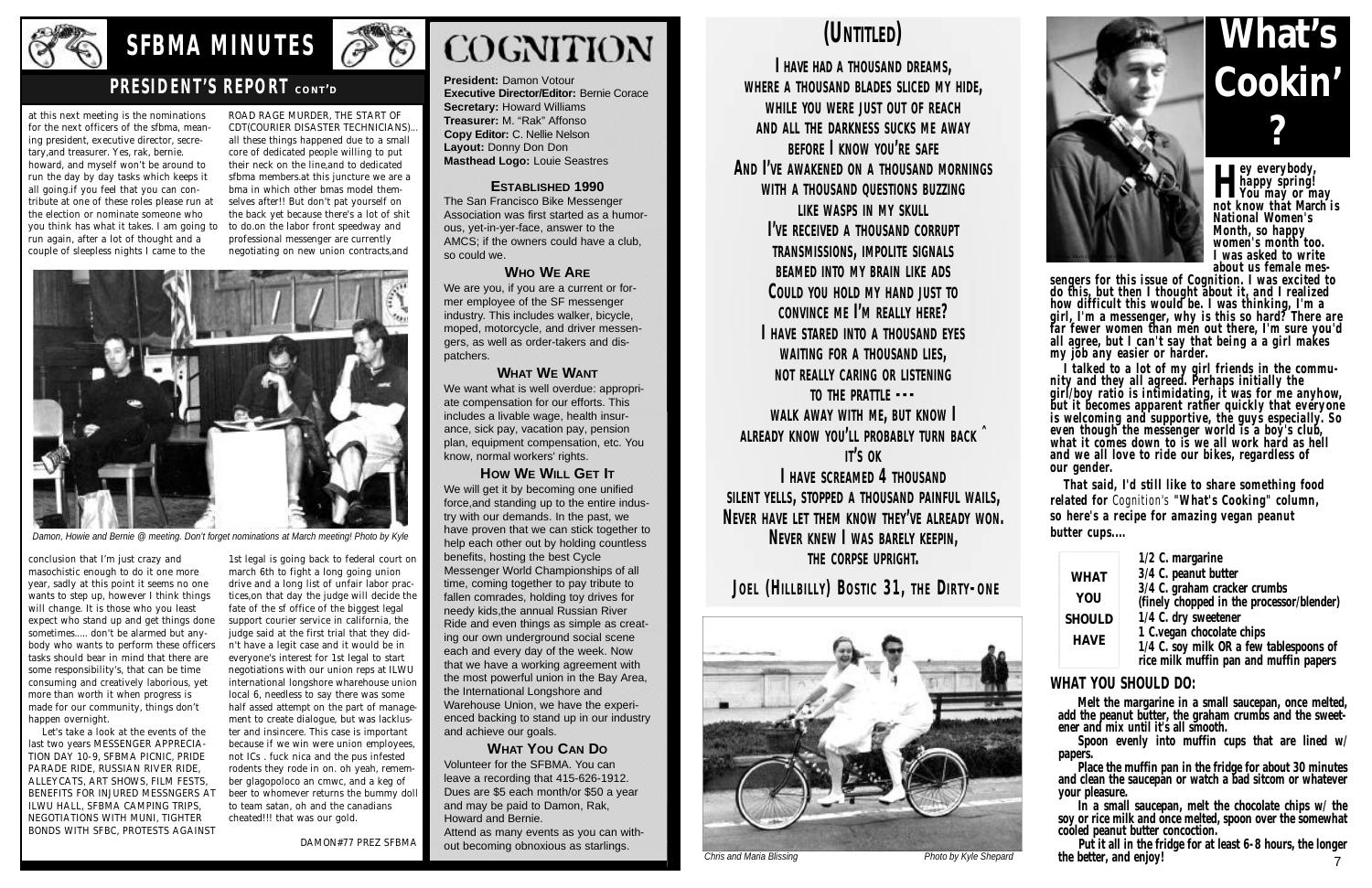#### **Q: Dr. Crank, I've noticed that many messengers do not wear helmets, should I wear one?**

A: Listen dumbass, if you like solid food and regular bowel movements, wear your helmet. Even the most experienced cyclists can crash and it can happen easily with something as simple as hitting a small rock in the road the wrong way. Pro racers crash all the time. These represent some of the most skilled cyclists in the world and if they can crash and get injured so can you. Now, I know it may look cool not to wear a helmet and it seems to signify that you have such confidence in your own cycling abilities that you do not think that it's possible for you to crash, but trust me you can and get seriously injured in the process. So play it safe wear your helmet. Now get hot, rookie!

I personally use BURLEY rain gear. It's breathable and comes with zippered arm pit vents to keep you cool; works wonders. Now get hot, rookie!

**Have a question for Dr. Crank, our all-knowing advice messenger? Send it along to** *Cognition***.** 

#### **Q: Dr. Crank, with the recent bad weather, what should I wear in the rain?**

A: Listen dumbass, leave your favorite hoody sweatshirt and the \$15 rain suit you got at the hardware store at home and spend the money on some cycling specific rain gear.

When the temperature drops you will want as little of your body exposed to the moisture as possible.

I recommend water resistant socks and gloves and a wool cap for your head. And even though they may look odd, cycling booties that cover your shoes do wonder for keeping your feet dry and warm.

### **POP QUIZ!! ANSWERS FROM ISSUE #27**

**POP QUIZ!! #2! HOW MANY YEARS HAS HOWARD BEEN A MESSENGER? ANSWER: 20 YEARS!**

Inspired by "The Pedaller's A-Z" on www.bikereader.com <http://www.bikereader.com/>, used with permission of *Bike Reader's* Scott Munn. Thanks, Scott!

> **MARCH '02 POP QUIZ!!#2 WHAT BREAKFAST ITEM IS TATOOED ON MEGAN'S LEFT ARM? ANSWER: IN THE NEXT COGNITION**

**POP QUIZ!!#1: THIS MESSENGER MAY LOOK ROUGH 'N TOUGH, BUT CAN YOU GUESS WHAT INSTRUMENT HE PLAYS? ANSWER: THE CELLO!**

### **M e s s e n g e r D i c t i o n a r y !**

MESSENGER \'mes-n-jer\ or COURIER \'kur-e-er\ no un. 1: One whose time and comfort can be assumed to be less important than of those that he/she serves. 2: One who bears a package or message or does an errand. In temperament and habit, a cabbie with Green credentials who specializes in packages rather than passengers. After prostitutes, the oldest professionals on the planet.

Now that I<sub>r</sub>m not running again for re-election maybe I can get something off my chest. For as much as we have all done the last couple of years, the vast majority of the work has been

LOCK \'lok\ noun 1: A prophylactic to the redistribution of wealth. 2: A mechanism used to fasten one object (ie. a bicycle) to another object. Come in many varieties, some useless, others merely hopelessly pathetic, but the better models have been known to deter thieves who have particularly short attention spans. Often ineffectual due to simple usererror, particularly so when the device is fastened to something sturdy, like a street sign post, but the bicycle itself is left out of the loop. Cyclists should take care to fasten the frame rather than just the tire, lest they return to find an ungainly unicycle.

So I hope everyone gets more involved. I plan with the consent of our new officers to continue as editor of Cognition after April,s elections. I look forward to working with the new Executive Director in getting him/her familiar with the job. We here in San Francisco have a great thing going, the envy of a lot of messengers throughout the world. So let's treasure it and make it better. That's it, that's all. Remember what I wrote about being a bitch?

> HANDLEBARS \'han-dl-bar\ noun. 1: A bar used to steer a bicycle. Come in three varieties: straight, curly, and confused. Those who are new to the twowheeled world tend to grip them very tightly; six months down the road, they may seldom deign to touch them at all. 2: A type of mustache worn by the snazziest of messengers.

### **TAKE THIS JOB AND LOVE IT!**

**BY BERNIE CORACE** M ominations of candidates<br>for April's SFBMA elec-<br>tions are coming up, as<br>usual at our March general meetominations of candidates for April's SFBMA elections are coming up, as ing, and if you haven't heard yet, I will not be running again for Executive Director. It has been an honor and sometimes even a pleasure to serve the better part of two years as your E.D. While sometimes it has taken being a flatterer, other times a bitch, it has always been my aim to make sure that shit gets done. We have done a lot the last couple of years, from demonstrations to

> This is a fight we can win if we stick together. Stay tuned for ways you can help. If you don't work at ProMess, the best way to help is to organize your company. Sooner or later, the rates gotta go up. Call Nato at (415) 474-9306 to lend a hand.

fund-raisers, from film festivals to camping trips.

Now I'm glad to step aside and let someone else have a shot at the job. Luckily Damon will be running again as President. I think few people have as much love of our community as him. And trust me, with a job that doesn,t pay a cent and with few perks it takes a true love of it all to motivate you to spend the energy. Regardless of who wins in April, I hope they can at least match Damon's energy.

done by a tiny few. Unfortunately every time it's taken a group of hands to make something happen, it's the same faces that show up. And frankly, I know that many of them are tired, while others have already moved on. Simply put, hanging out at 1 Post or the Wall, or warming a bar stool at Cassidy's does nothing to build and sustain our organization.

Instead of needing a few people to do more, we need more people to do a little. And it starts with paying your dues. I'm glad to say now when someone pays their yearly dues in full (\$50) they will get a complimentary t-shirt; half year (\$25) comes with a patch. It takes money to allow any organization to function.

And after the money, it takes more people to be involved. The SFBMA has to be less of a clothing line and more a group of committed individuals involved in improving their community.



## **! NEW POP QUIZ!!**



The ILWU also filed three charges against ProMess at the National Labor Relations Board, and investigations have begun. Charge number one says the company has unilaterally reduced wages and miles for at least one route driver. The first contract included wages for route drivers which the company argued reflected the amount of time and mileage it takes to do each route. Legally, Pro shouldn't change those without negotiating, but it did. This route driver, Rajinder Singh, got mad and came to contract negotiations to show his support. Rajinder's supervisor rewarded him by going to his house to yell at him about it.

Charge number two says the company is discriminating against one of the route drivers by hassling him over things that others do with no repercussions. Numerous employees have had friends and family and pets in their own cars, but the company is only giving this one driver a bad time about it.

Charge number three is simply for bad faith bargaining. The company has made it clear that their proposals are not based on their real business needs, but only on their taking offense to what we want.

Meanwhile, we all got this memo from Jamie [the chief operating officer] in our paychecks recently. More about the union security clause. Let me just say that I almost vomited when I read it. English is a lovely language which has been soiled by every bit of crap the company has put out. "The company has stood by its employees and has told the union that it does not believe that ProMess should work under a union security clause."

Ask yourself: if the company is so busy standing by its employees, why doesn't it want to stand by us by offering better wages, benefits, safety, or job security? Why does it only communicate to the workers about the union security clause instead of everything that's being negotiated? No one in their right mind could believe that the agenda of the ILWU is to fire large numbers of workers that it spent a lot of energy trying to organize.

*(cont'd from page 1)*

#### **P R OME S S BA R G A I N I N G UPDATE: SQUEEZE**

### **AT LONG LAST, ANOTHER S.F.B.M.A. FILM FESTIVAL! SATURDAY MARCH 23RD, 1:30PM ATA 992 VALENCIA @ 21ST ST.**

We've got some new films never shown by us before, including the Austrian film TEMPO, and a segment on the METROPOLOCO event from NYC.

Expect some surprises and old favorites as well. And if that's not enough two wheeled excitement for you, we will be holding a special GOLD SPRINT race with a high-tech virtual-traffic(tm) simulation. Watch your friends go head to head in a beer fueled frenzy or join in the mayhem.

Show up early if you want to race, as spots may be limited. Bring \$5 for admission, another \$5 if you want to race and a little more cash for the cheap beer we'll be serving. And don't forget your movie snacks. Interested in helping out; talk to Nice Tim.

Proceeds go to *your* SFBMA.



**Two bits of mythology** from America Meredith

**Bitch** is the Teutonic goddess of dogs—powerful and respected. When the Christians gained influence in Germany, they made "Bitch" into a derisive insult.

**Iris** is the female messenger of the gods in Greek mythology. Daughter of the titan Thaumas and the nymph Electra, Iris is the personified goddess of the rainbow. Iris is the daughter of Titan Thaumas and the nymph Electra. She is portrayed as a young woman with wings and her attributes are a herald's staff and a water pitcher.